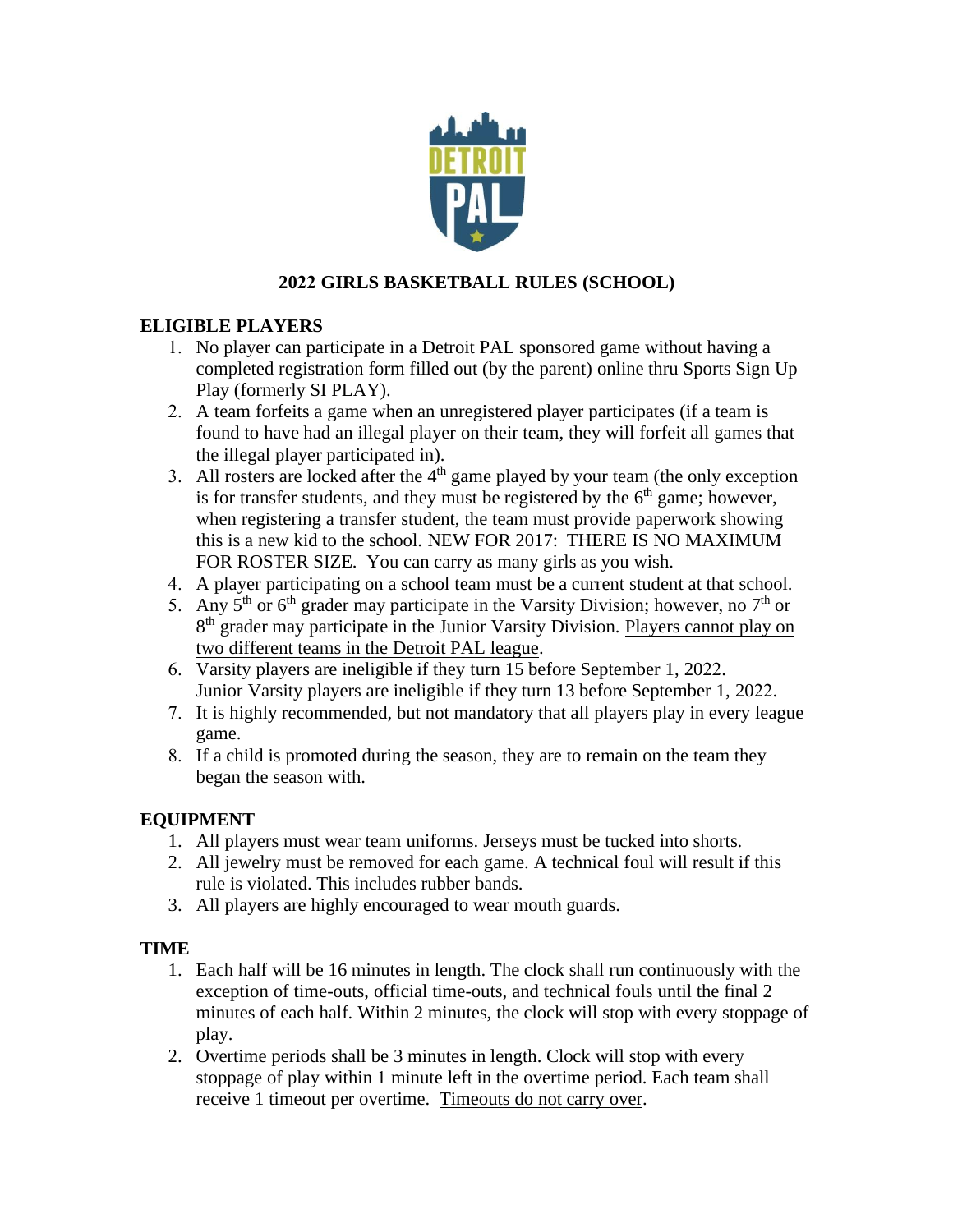3. There will be a 7-minute intermission at halftime. If both teams have cheerleaders, there will be a 10 minute halftime. If only one team has cheerleaders, there will be an 8 minute and 30 second halftime. Each cheer team can cheer a maximum of 90 seconds.

## **RULES OF PLAY**

- 1. Each team must have 5 players to begin a game. A team forfeits a game if it lacks the minimum number of players 15 minutes after its scheduled game time (unless stated otherwise by the commissioner by the league).
- 2. Each team must play 5 players at all times, unless a teams' eligible players are reduced due to injury or fouls, in which case the team may continue playing with 4 players.
- 3. Full-court pressing is NOT allowed in the JV Division until there is 2 minutes left (each half). JV teams can press from half-court only. If a team is leading by more than 20 points, full court pressing is not allowed in the Varsity Division until the score differential is less than 20 points.
- 4. Each team is allowed 2 full timeouts (60 seconds) and 1 30-second timeout per half. Timeouts do NOT carry over to the next half or overtime.
- 5. Teams may make substitutions only after the referee stops play and signals the player to enter.
- 6. Official score will be kept at the scorer's table. Each team is also responsible for keeping their own score to ensure uniformity with the official scorekeepers.
- 7. A player shall be disqualified from the game once she has her  $5<sup>th</sup>$  foul or 2 technical fouls.
- 8. Shooting fouls result in 2 free throws.
- 9. Once a team has accumulated 7 team fouls, the opposing team will shoot a 1-and-1 free throw bonus (unless it's a shooting foul). On the  $10<sup>th</sup>$  team foul and each foul thereafter, each foul will result in 2 free throw attempts.
- 10. ALL technical fouls will result in 2 free throws and possession of the ball. Technical fouls also count as personal and team fouls.
- **11. Every coach must wear their Detroit PAL credential to every game (including All-Star games and special events). Any coach that does not display their badge will receive a technical foul at the beginning of the game (resulting in an automatic loss of possession and the opposing team will receive 3 points [JV]; 5 points [Varsity]). Your school will NOT be able to participate in the playoffs without an ID badge! If a coach has 3 similar infractions, they may be expelled from the league.**

### **STANDINGS, SCHEDULES, AND POST-SEASON PLAY**

- 1. Team standings will be determined by win/loss record. In the event of a tie between any positions, the tie will be decided in the following manner:
	- Head to Head Competition
	- Point differential between the tied teams
	- Coin flip